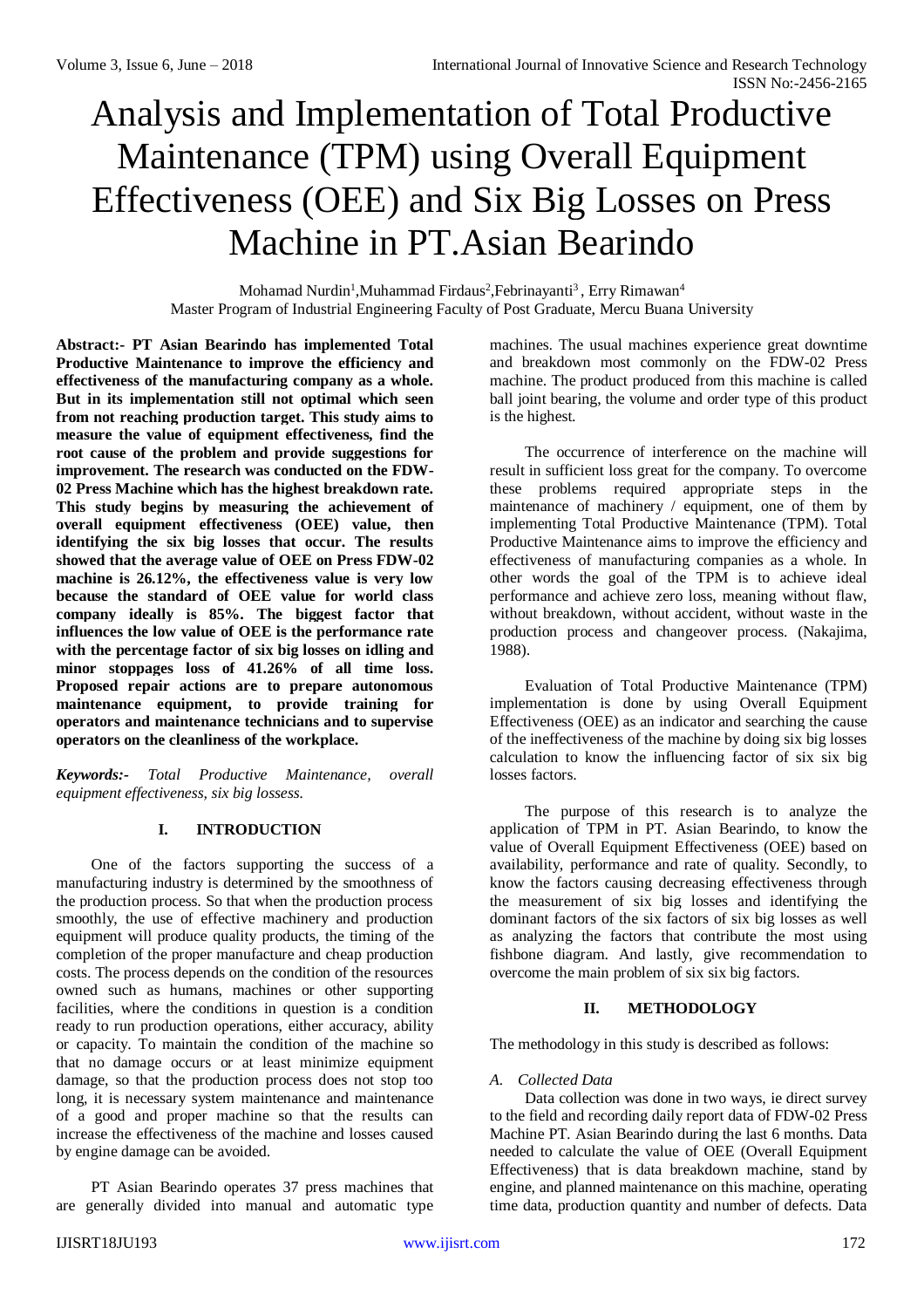obtained from daily reports from September 2017 to February 2018. Data obtained from daily data recap of PT Asian Bearindo is the time of engine trouble including duration, type of engine trouble, and cause of damage every day.

#### *B. Measurement of Overall Equipment Effectiveness (OEE) Value*

According to Nakajima (1988), OEE represents the value expressed as the ratio between the actual output divided by the maximum output of the equipment under the best performance conditions. The purpose of OEE is as a performance measurement tool of a maintenance system, by using this method it can be known availability of machine / equipment (availability), production efficiency (performance), and quality of machine / equipment output. Therefore, the relationship between the three elements of productivity can be seen in the formula below.

$$
OEE = Availableility \times Performance \times Quality \qquad (1)
$$

Availability is the availability of machine / equipment is the comparison between the operating time (operation time) to the preparation time (loading time) of a machine / equipment. Then availibility can be calculated as follows.

$$
Avability = \frac{Avability Time - Down Time x 100 %}{Avability Time}
$$
 (2)

Performance is a benchmark of the efficiency of a machine's performance running the production process. Perfomance rate is the result of multiplication of operating speed rate with net operating speed. Net operating speed is useful to calculate the decline in production speed. Three important factors to calculate the peformance rate are ideal cycle time, processed amount and operation time. Then the performance can be calculated as follows.

*Performance rate = Operating speed rate x 100 % Net Operating Rate* (3)

Quality rate is the ratio of the number of good products to the number of products processed. So quality is the result of calculation by factor processed amount and defect amount. This formula is very helpful to reveal the quality problems of the production process.

*Quality Rate = Processed Amount – Defect Amount x100% Processed Amount* (4)

# *C. Identification of Six Big Lossess*

The production process certainly has losses that affect its success, the losses by Nakajima (1988) are grouped into the top six: Downtime Losses If the output is zero and the system does not produce anything, the useless time segment is called downtime losses. Downtime losses consist of:

1. Breakdown losses, this loss occurs because the equipment is damaged, unusable and requires repair or replacement. This loss is measured by how long it took for damage to complete repair.

- 2. Set up and adjustment time, this loss is due to changes in operating conditions, such as the commencement of production or the start of different shifts, product changes and changes in operating conditions. Examples are equipment change, change of mold and change of jig. Speed Losses, When output is smaller than output at reference speed, this condition is called speed lossess. At speed lossess has not been considered about the output in accordance with quality specifications.
- 3.Idling and minor stoppages losses, is a loss caused by the cessation of equipment because there are temporary problems, such as halting machine (halting), jamming (jamming) and idling machine (idling).
- 4.Reduce speed losses,is a reduction in the speed of production of the equipment design speed. Measurement of these losses by comparing the ideal capacity with actual workload. Defect or quality losses, If the resulting output ouput does not meet the quality specifications then called quality lossess.
- 5.Rework and quality defect,this loss occurs due to a product defect during production. Products that do not meet specifications need to be dirework or scrap made. It takes labor to do the rework process and the material that is converted into scrap is also a loss for the company.
- 6. Yield lossess, occurs because the raw material is wasted. This loss is divided into two, namely the loss of raw materials due to product design and manufacturing methods and adjustment losses due to defects in product quality produced at the beginning of the production process and when there is a change.
- *Identify Causes Factors Using a Fishbone Diagram*

Having known the dominant loses then sought after the root cause of the problem by using a fishbone diagram.

# **III. RESULT AND DISCUSSION**

# *A. Achievement of OEE*

The OEE value of the FDW-02 Press Machine for 6 months from September 2017 to February 2018 is shown in Table 1. On average OEE achievement is only 26.12%, even in the fourth month the OEE only reaches the lowest value of 21.15%. this is still very small when compared to the OEE value of the equipment in ideal conditions which is the standard of the world class company that is 85% (Dal, 2000). The value with the third composition of the ratio as follows.

- Availabilityof 90% or more
- Performance rate of 95% or more
- Quality rate of 99% or more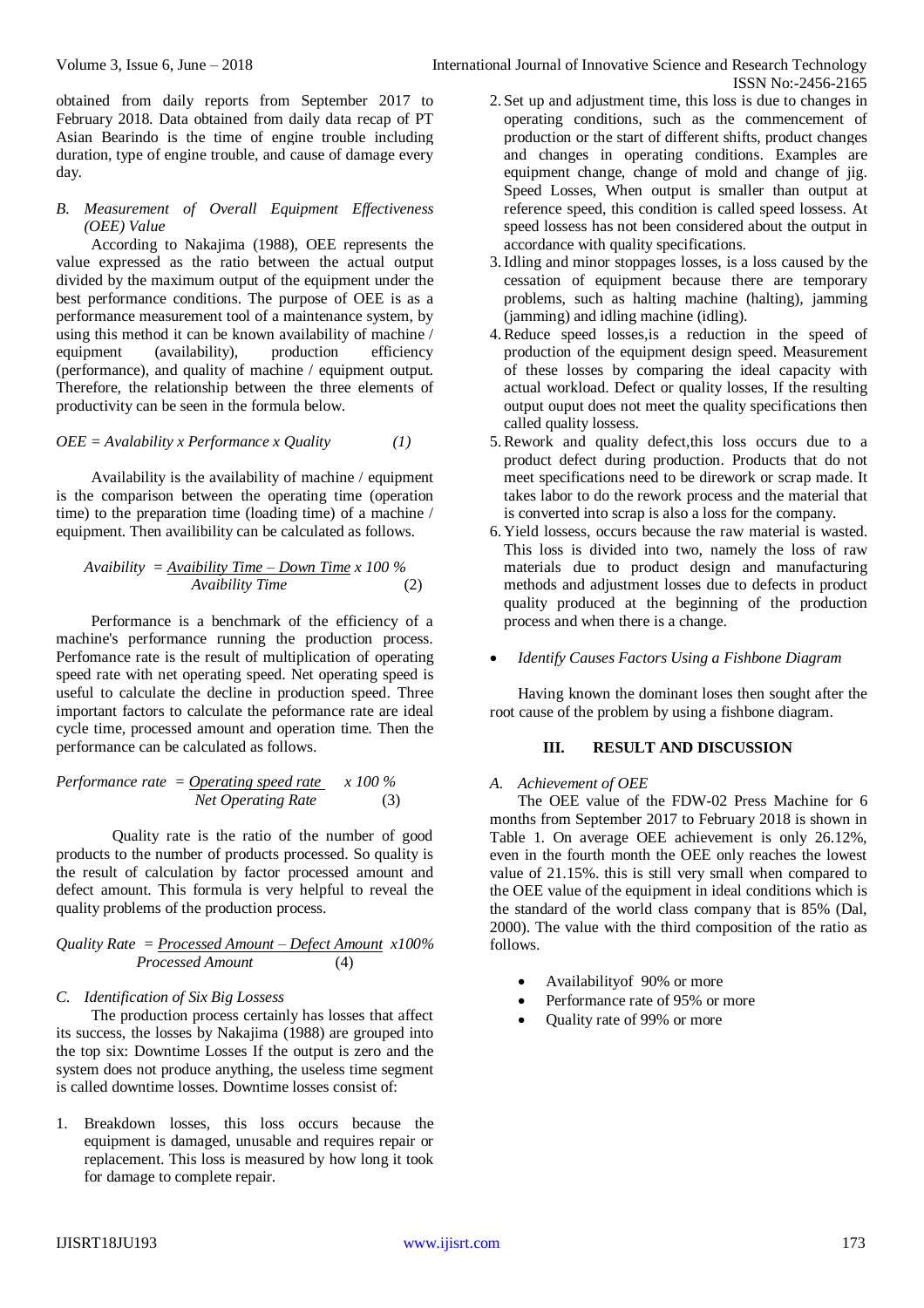| Mont<br>h | Avaibilit<br>V | Performanc<br>e Rate | Quality<br>Rate | <b>OEE</b> |
|-----------|----------------|----------------------|-----------------|------------|
| 1         | 0,9554         | 0,3456               | 0,9887          | 0,326<br>5 |
| 2         | 0,9634         | 0,2789               | 0,9778          | 0,262      |
| 3         | 0,8879         | 0,3443               | 0,9765          | 0,298<br>5 |
| 4         | 0,7789         | 0,3129               | 0,9532          | 0,232<br>3 |
| 5         | 0,7687         | 0,3241               | 0,9458          | 0,235<br>6 |
| 6         | 0,7589         | 0,2956               | 0,9432          | 0,211<br>6 |

Table 1. Value of OEE from Press Machine FDW 02 Over the Last 6 Months



Fig 1:- OEE Performance Percentage

#### *B. Six Big Losses Analysis*

After obtained the value of OEE, then performed the process of identifying six big lossess for 6 months. From the data obtained, the six big losses that occur are shown in Table 2 as follows.

| <b>Six Big Losses</b>         | <b>Total Time Losses</b><br>(Hours) | Persentase<br>$(\%)$ |
|-------------------------------|-------------------------------------|----------------------|
| Minor<br>Idling<br>and        |                                     | 41,260325            |
| <b>Stoppages Loss</b>         | 875,78                              | 86                   |
|                               |                                     | 27,107211            |
| <b>Equipment Failure Loss</b> | 575,37                              | 5                    |
|                               |                                     | 18,615154            |
| Reduce Speed Loss             | 395,12                              | 44                   |
| Setup / Adjustment            |                                     | 12,996027            |
| Loss                          | 275,85                              | 41                   |
|                               |                                     | 0,0212006            |
| <b>Rework Loss</b>            | 0,45                                | 97                   |
|                               |                                     | 8,00915E-            |
| Yield / Scrap Loss            | 0,0017                              | 05                   |
| Total                         | 2122,5717                           | 100                  |

Table 2. Percentage of Factor Six Big Losses Of FDW 02 Press Machine



Fig 2:- Graph of Six Big Losses

#### *C. Analysis of Fishbone Diagram*

An analysis of the causes of six big losses that resulted in the low effectiveness of machines in OEE calculations is done using a causal diagram (fishbone diagram). Based on the pareto diagram that has been made, the dominant factor affecting the magnitude of productivity and machine efficiency is idling and minor stoppages loss Picture 2 Shows the cause diagram (fishbone) for the idling and minor stoppages loss factor on the FDW-02 Press machine. The losses on idling and minor stoppages loss are caused by the cessation of equipment because there are temporary problems. For example, the cessation of production due to the existence of a workpiece is pinched something, the cessation of equipment because the sensor that detects something that causes a pause. Idling and minor stoppages loss can also be caused by events that block production flow, miss-feeds, obstruction of sensors, cleaning and checking. Categories that result when these external factors arise cause the engine to stop repeatedly or operate without producing the product.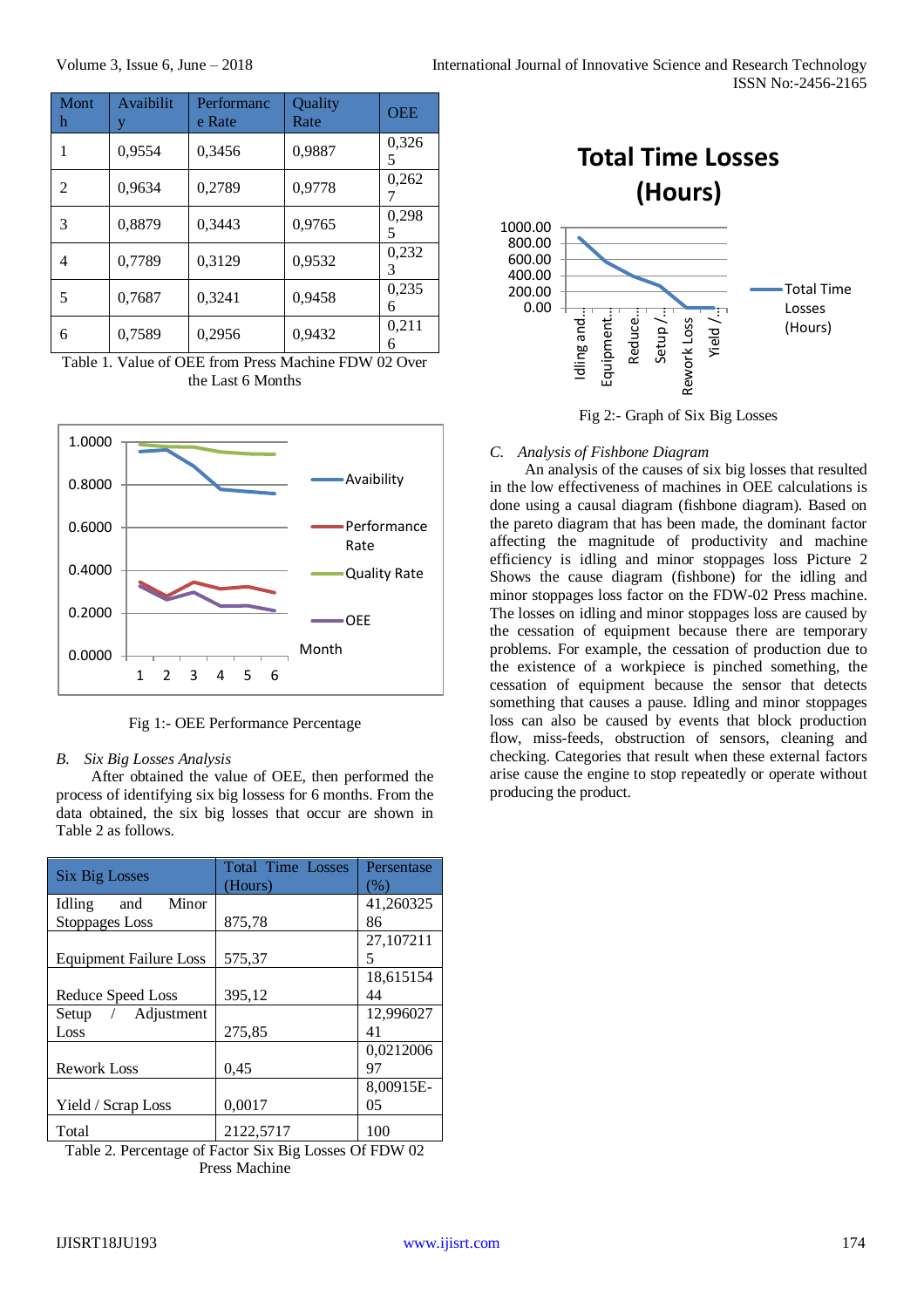

#### Fishbone Diagram - Causes of Low-Quality Output

Fig 3:- Fishbone Diagram of Idling And Minor Stoppages Loss

#### *D. Recommendation*

The improvement recommendations for idling and minor stoppage loss issues are described as follows:

- 1. Perform careful machine readiness checks before and after use
- 2. Conducting briefings prior to shift change, by giving list order, target list, and rod specification to be processed to the operator.Provide guidance, warnings to sanctions to workers when making mistakes
- 3. Provide incentives to drive operator performance
- 4. Provide qualified technicians to perform regular repair or maintenance on the machine.
- 5. Material replacement when change order on FDW-02 Press machine must be guaranteed according to desired product specification.
- 6. List the complete base rod material specifications for each service man
- 7. Perform regular checking when base rod will begin to be processed, to reduce base rod picking error by operator.
- 8. Arranging / arranging the material scheduling of tow material to be sufficient to meet production targets
- 9. Create a standard list of regular maintenance implementation
- 10. Setting up an autonomous maintenance checklist every time a shift is changed
- 11. Preparing supplies of tools and materials for autonomous maintenance, such as greas
- 12. Do predictive maintenance on the machine
- 13. Often caused by the high difficulty level of the product, therefore it takes a more expert operator to handle it.
- 14. Frequent inspection of components prone to damage to the FDW-02 Press machine
- 15. Provide basic knowledge to operators to improve breakdown-prone points
- 16. Checking the machine on critical machine components and repairing the wearable machine components.
- 17. Perform regular cleaning around the work area
- 18. Conducting training for operators in setting up the machine, as well as basic knowledge in using the machine
- 19. Perform regular checks to make sure the machine settings are done correctly
- 20. Provide a list of production targets and specifications desired by the production division to be performed by the operator.
- 21. Clean the machine and work area before or after the operation.
- 22. Placing and positioning used components that have been unused
- 23. Applying 5S (Seiri, Seiton, Seiso, Seiketsu and Shitsuke)

#### **IV. CONCLUSION**

Based on the results obtained can be concluded as follows:

Based on the calculation of Overall Equipment Effectiveness (OEE) at FDW-02 PT.AsianBearindo press machine during September 2017-February 2018 obtained Overall Equipment Effectiveness (OEE) value ranges from 21.15888483% to 32.64551355%. This effectiveness value is very low because the standard of OEE value for a world class company ideally is 85%.

The dominant disadvantage that causes low OEE values on the FDW-02 Press machine during the period September 2017-February 2018 is idling and minor stoppages loss, with total time losses of 875.78 hours or 41.26032586% of the six big six losses factors.

The factors that cause idling and minor stoppages loss are the main priorities are: human factors: less thorough, less responsive, and make mistakes in improvement,